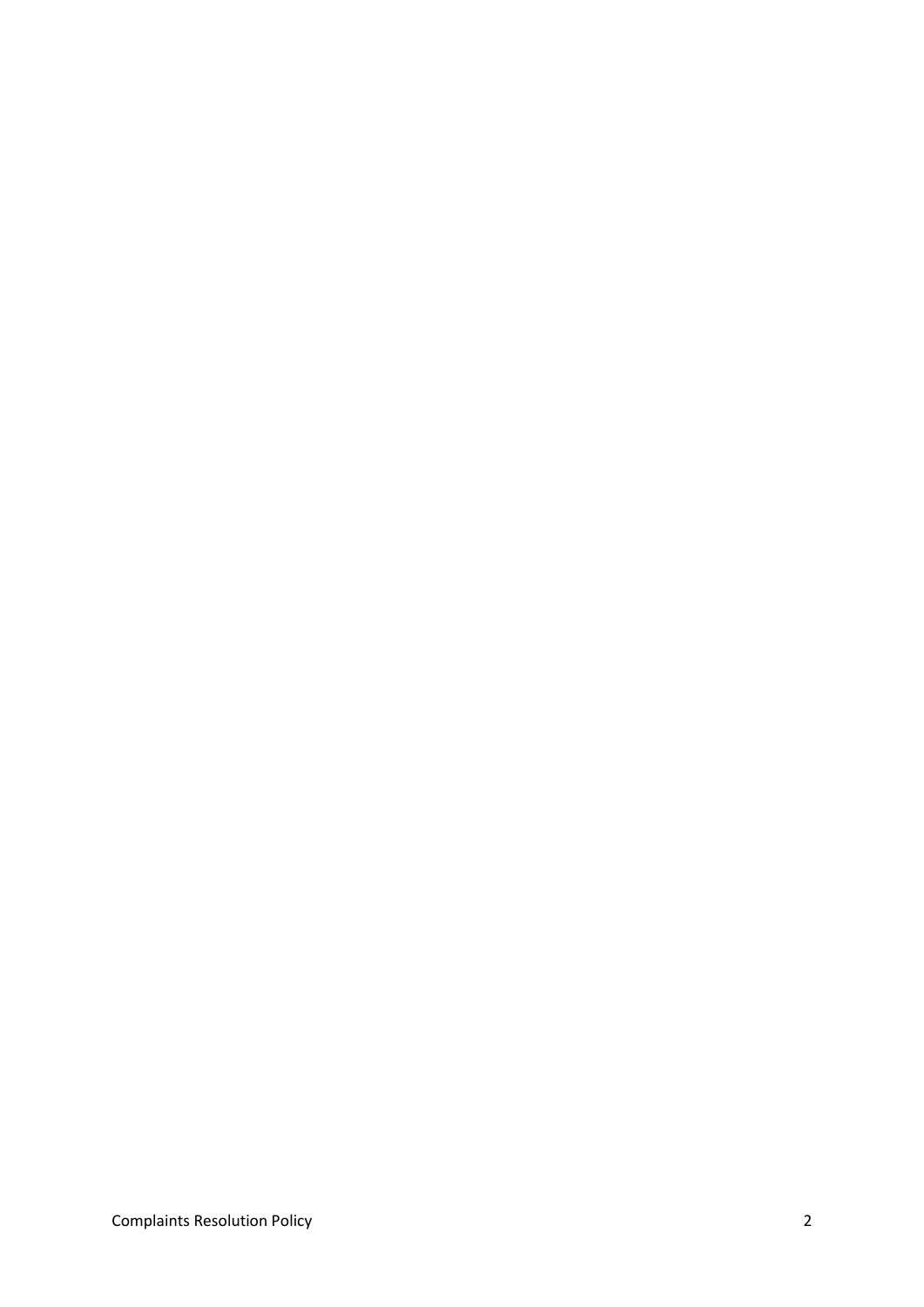# TABLE OF CONTENTS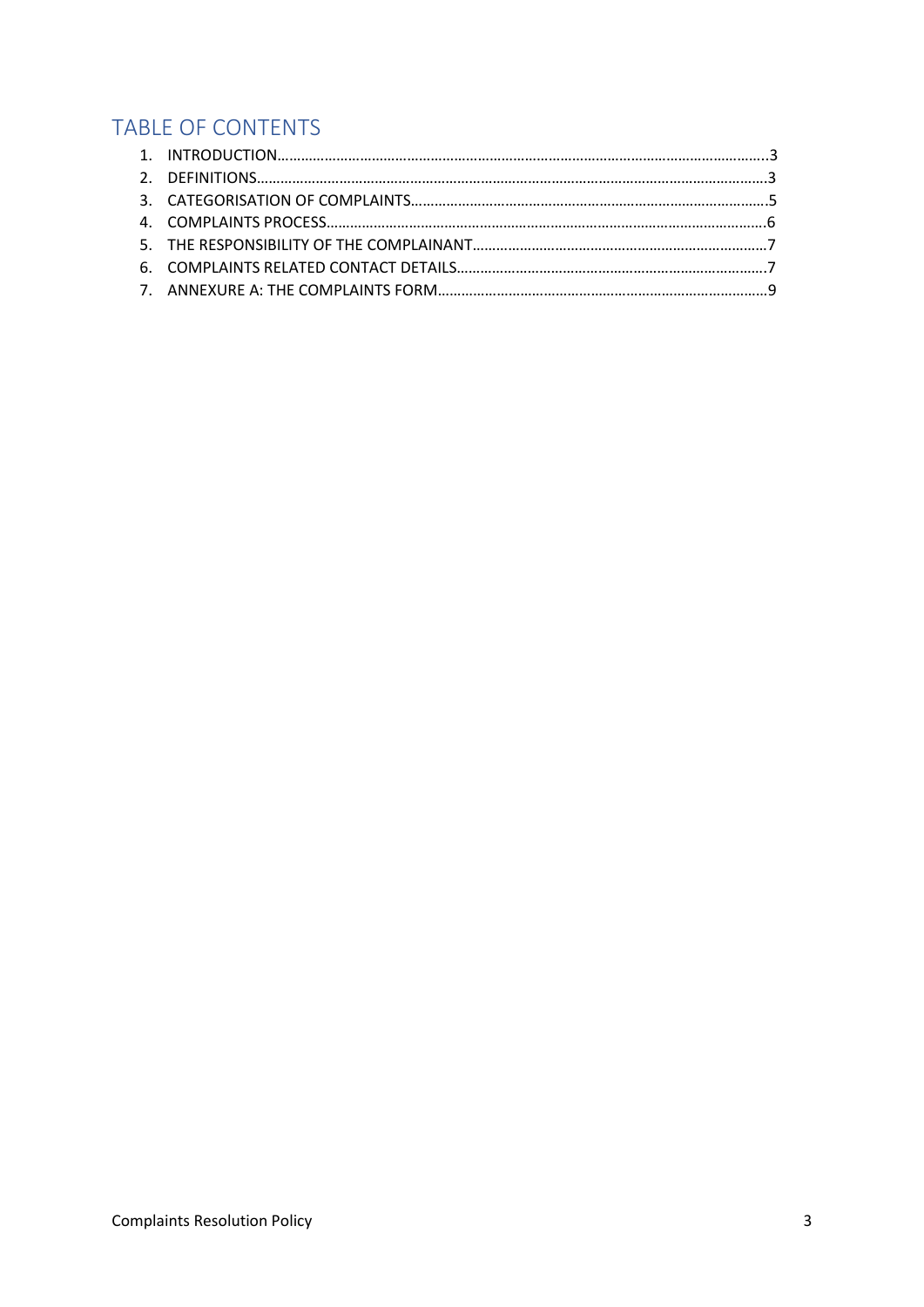# 1. **INTRODUCTION**

- 1.1. Maksure Risk Solutions (Pty) Ltd (hereafter "the FSP") is an authorised Financial Services Provider, authorised to provide Financial Services per the Financial Advisory and Intermediary Services Act, 2002 (Act No. 37 of 2002).
- 1.2. Per The Act, and the Treating Customers Fairly Principals, it is integral to inform Clients of their right to complain and what the said process is for clients to do so.
- 1.3. This Policy is available on the website and physically, upon request.
- 1.4. The purpose of this policy is to set out the process to followed in terms of the laying of a complaint, it's investigation and determination, the responsible persons, the relevant timelines and the remedies that may be used should the complaint not be resolved to the complainant's satisfaction.

#### 2. **DEFINITIONS**

- 2.1. "**advice**" means any recommendation, guidance or proposal of a financial nature furnished, by any means or medium, to any customer or group of customers:
	- a) in respect of the purchase of any financial product; or
	- b) on the conclusion of any other transaction, including a loan or cession aimed at the incurring of any liability or the acquisition of any right or benefit in respect of any financial product; or
	- c) on the variation of any term or condition applying to a financial product, on the replacement of any such product, or on the termination of any purchase of any such product, and irrespective of whether or not such advice
		- is furnished in the course of or incidental to financial planning in connection with the affairs of the customer; or
		- results in any such purchase, investment, transaction, variation, replacement or termination, as the case may be, being effected.
- 2.2. **"client"** means a specific person or group of persons, excluding the general public, who is or may become the subject to, or to whom a financial service is rendered intentionally, or is the successor in title of such person or the beneficiary of such service.
- 2.3. "**compensation payment**" means a payment, other than a goodwill payment, made by us to a complainant to compensate the complainant for a proven or estimated financial loss incurred as a result of our contravention, non-compliance, action, failure to act, or unfair treatment forming the basis of the complaint, where we accept liability for having caused the loss concerned.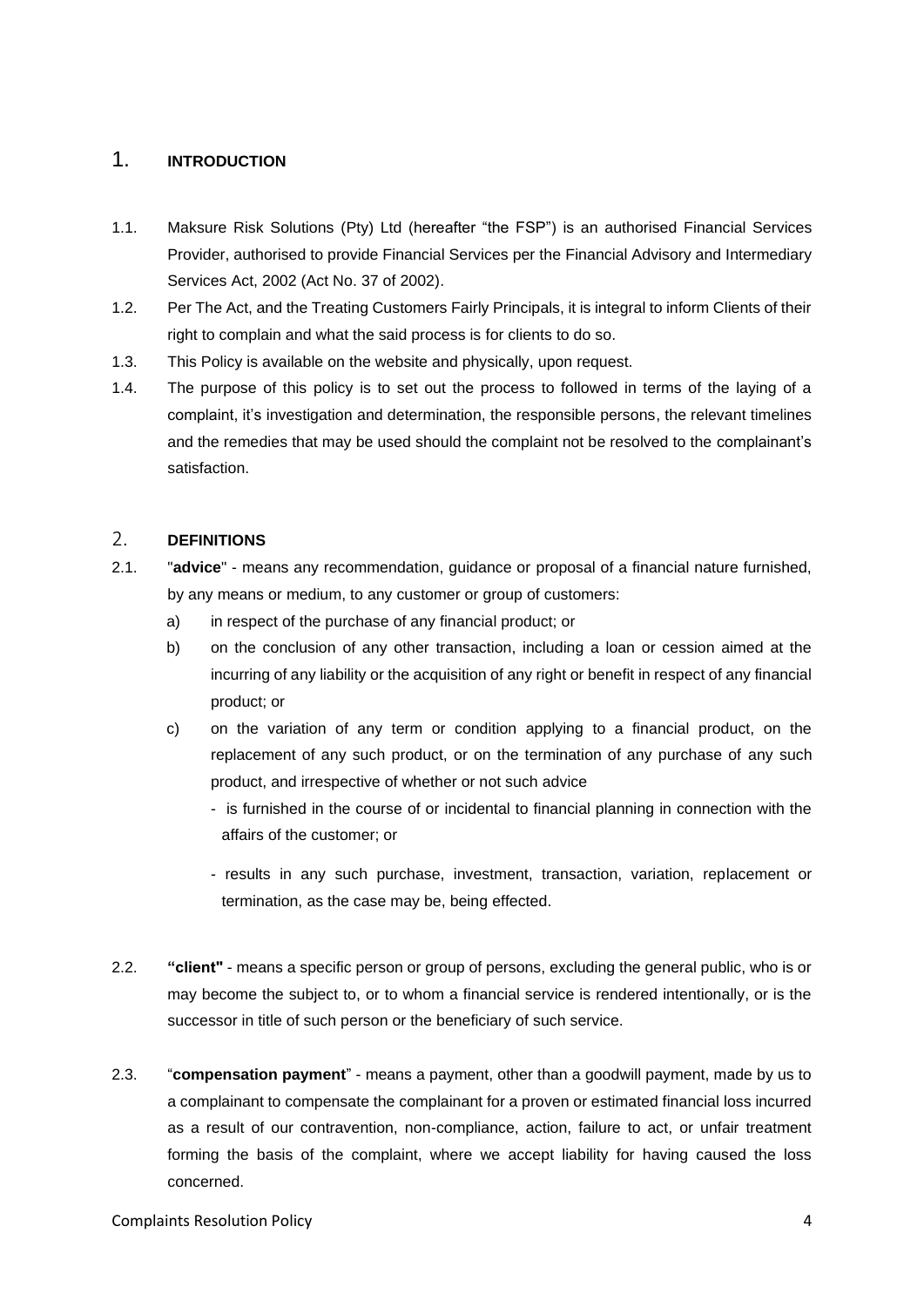Compensation payment excludes:

- a) payment of amounts contractually due to the complainant in terms of the financial product or service concerned, or
- b) refunds of amounts paid by or on behalf of the complainant to us where such payments were not contractually due but includes interest on late payment of amounts or refunds referred to in (a) or (b).
- 2.4. "**Complainant**" means a client who has lodged a complaint to the FSP or any Ombudsmen in respect of the FSP. Where appropriate, a complainant includes the complainant's lawful successor in title or the nominated beneficiary of the financial product which is the subject of the relevant complaint. A complainant can also include:
	- a) an insured or the insured's successor in title;
	- b) a beneficiary or the beneficiary's successor in title;
	- c) a person whose life is Insured under a policy;
	- d) a person that pays a premium in respect of a policy;
	- e) a potential Insured or potential member of a group scheme whose dissatisfaction relates to the relevant application, approach, solicitation or advertising or marketing material, who has a direct interest in the agreement, policy or service to which the complaint relates, or a
	- f) person acting on behalf of a person referred to in (a) to (e).

#### 2.5. **"Complaint"** - means:

- a) an expression of dissatisfaction made to an organization, related to its product or service, or the complaints handling process itself, where a response or resolution is explicitly or implicitly expected or implied, or
- b) a specific complaint relating to a financial service rendered by the FSP or its representative to the complainant on or after the date of commencement of the FAIS Act, and in which complaint it is alleged that the FSP or its representative –
	- i. has contravened or failed to comply with a provision of the FAIS Act and that as a result thereof the complainant has suffered or is likely to suffer financial prejudice or damage;
	- ii. has willfully or negligently rendered a financial service to the complainant which has caused prejudice or damage to the complainant or which is likely to result in such prejudice or damage; or
	- iii. has treated the complainant unfairly.

*NOTE: Complaints must be submitted in writing and must contain all relevant information, and copies of all relevant documentation must be attached thereto.* 

2.6. **"FAIS"** - means the Financial Advisory and Intermediary Services Act, 2002 (Act No. 37 of 2002).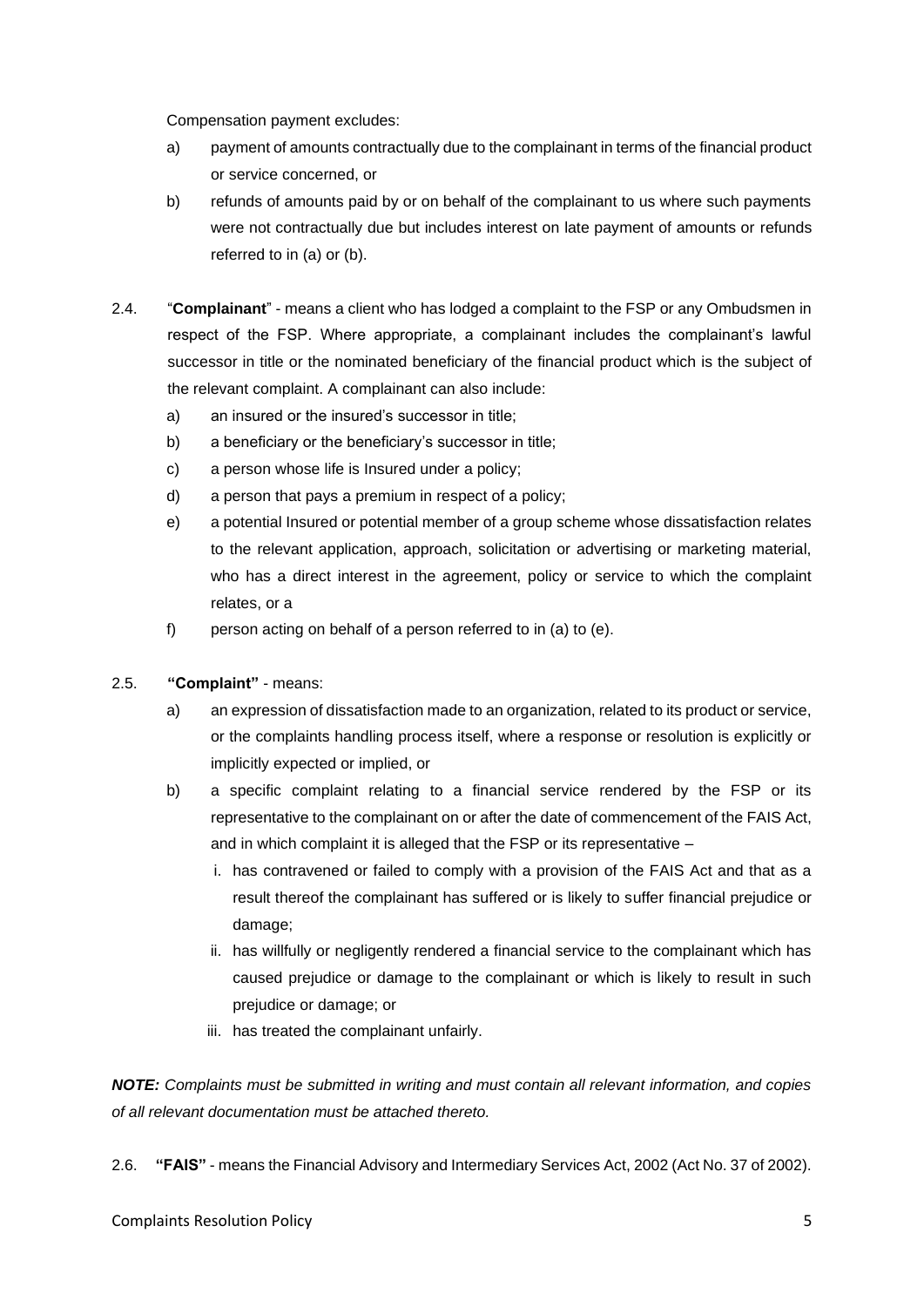- 2.7. **"financial product"**  means a long-term or a short-term insurance contract or policy, referred to in the Long-term Insurance Act, 1998 (Act No. 52 of 1998), and the Short-term Insurance Act, 1998 (Act No. 53 of 1998), respectively.
- 2.8. **"financial service"** means the furnishing of advice, the rendering of intermediary services, or both, in relation to a financial product.
- 2.9. **"FSCA or Authority**" means the Financial Sector Conduct Authority.
- 2.10. **"goodwill payment"**  means a payment we make to a complainant as an expression of goodwill aimed at resolving a complaint, but where we do not accept liability for any financial loss to the customer as a result of the matter complained about.
- 2.11. **"key individual"**  means any natural person responsible for managing or overseeing, either alone or together with other so responsible persons, the activities relating to the rendering of any financial service and who is authorized as a key individual by the FSCA.
- 2.12. **"reject and rejected"**  in relation to a complaint means following a thorough and satisfactory investigation it has been decided not to uphold the complaint and regarded the complaint as finalized after advising the complainant that no further action can be taken to resolve the complaint.
- 2.13. **"Query"** means a request that received by or on behalf of a customer or prospective customer, for information regarding products, services and/or related processes, or to carry out a transaction or action in relation to any such product or service.

*NOTE: A query may turn into a complaint, when the client clearly states that they are dissatisfied with the response provided by the FSP in respect of their query and complain in writing or orally thereabout.* 

2.14. **"upheld"** - in relation to a complaint means that the complaint has been finalized in such a manner that the complainant has explicitly accepted that the matter is fully resolved or that it is reasonable for us to assume that the complainant has been so accepted.

#### 3. **CATEGORISATION OF COMPLAINTS**

- 3.1. The following categories of complaints are defined by the FAIS Act:
	- a) Complaints relating to design of a financial product, financial service, or related service, including the fees, premiums or other charges related to that financial product or financial service;
	- b) Complaints relating to information provided to clients;
	- c) Complaints relating to advice;
	- d) Complaints relating to a financial product or financial service performed;
	- e) Complaints relating to a service to clients, including complaints relating to premium or investment contribution collection or lapsing of a financial product;
	- f) Complaints relating to financial product accessibility, changes or switches, including complaints relating to redemptions of investments;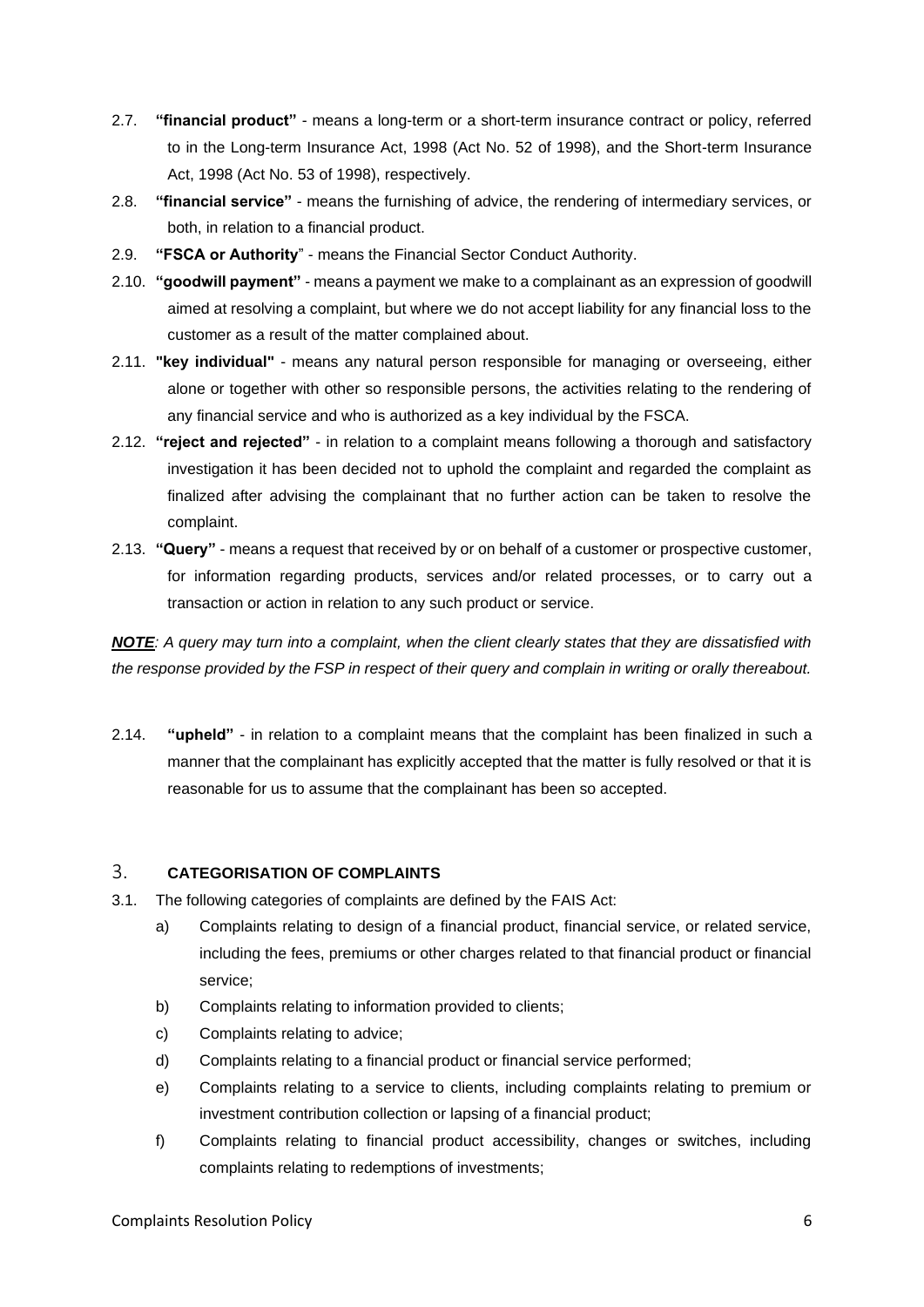- g) Complaints relating to complains handling;
- h) Complaints relating to insurance risk claims, including non-payment of claims; and
- i) Other complaints.
- 3.2. The above list is not exhaustive, and thus, the FSP will consider all reasonable complaints and make the relevant determination.

#### 4. **COMPLAINTS RESOLUTION PROCEDURE**

4.1. The Complaints Resolution Process is as follows:

4.1.1.A complaint may be escalated with the Complaints Officer, who will then:

- a) acknowledge receipt of the complaint within 2 (three) business days of receipt of same;
- b) advise the complainant of the Complaints Policy and request completion and return of the Compliant Form via the E-mail;
- c) provide the Complainant with their contact details and the process that will be followed as well as the timelines for the resolution of the complaint;
- d) advise the complainant of the right to escalate the complaint to the Ombud in lieu of an internal complaint, and the applicable timeframes;
- e) Investigate the complaint, and make a determination;
- f) Inform the complainant about the result of the Investigation within 4 (four) weeks of receipt of the complaint; and
- g) Provide the written determination to the complainant, within 6 (six) weeks of receipt of the complaint.
- 4.1.2.Complaints may be directed to the following email address:
- 4.1.3. The Complaints Officer will investigate the complaint by conducting the following:
	- a) Reviewing the supporting documents received from the complainant;
	- b) Reviewing the complainant's internal client file;

\_\_\_\_\_\_\_\_\_\_\_\_\_\_\_\_\_\_\_\_\_\_\_\_\_.

- c) Interviewing all employee's involved in the complaint;
- d) Engage with the Compliance Function should additional advice, guidance, recommendations be required or where the compliant is complex in nature;
- e) Request any additional information from the Complainant;
- f) Apprise the complainant of the progress of their complaint;
- g) Make a determination, including reasons for same, and reduce same to writing, to be provided to the Complainant
- h) Advise the Complainant of their right to request that the determination be reviewed or appealed with the Compliance Officer and/or Managing Director's Office.
- i) Advise the Complainant about their right to approach the Ombudsman should they be dissatisfied with the resolution of their Complaint; and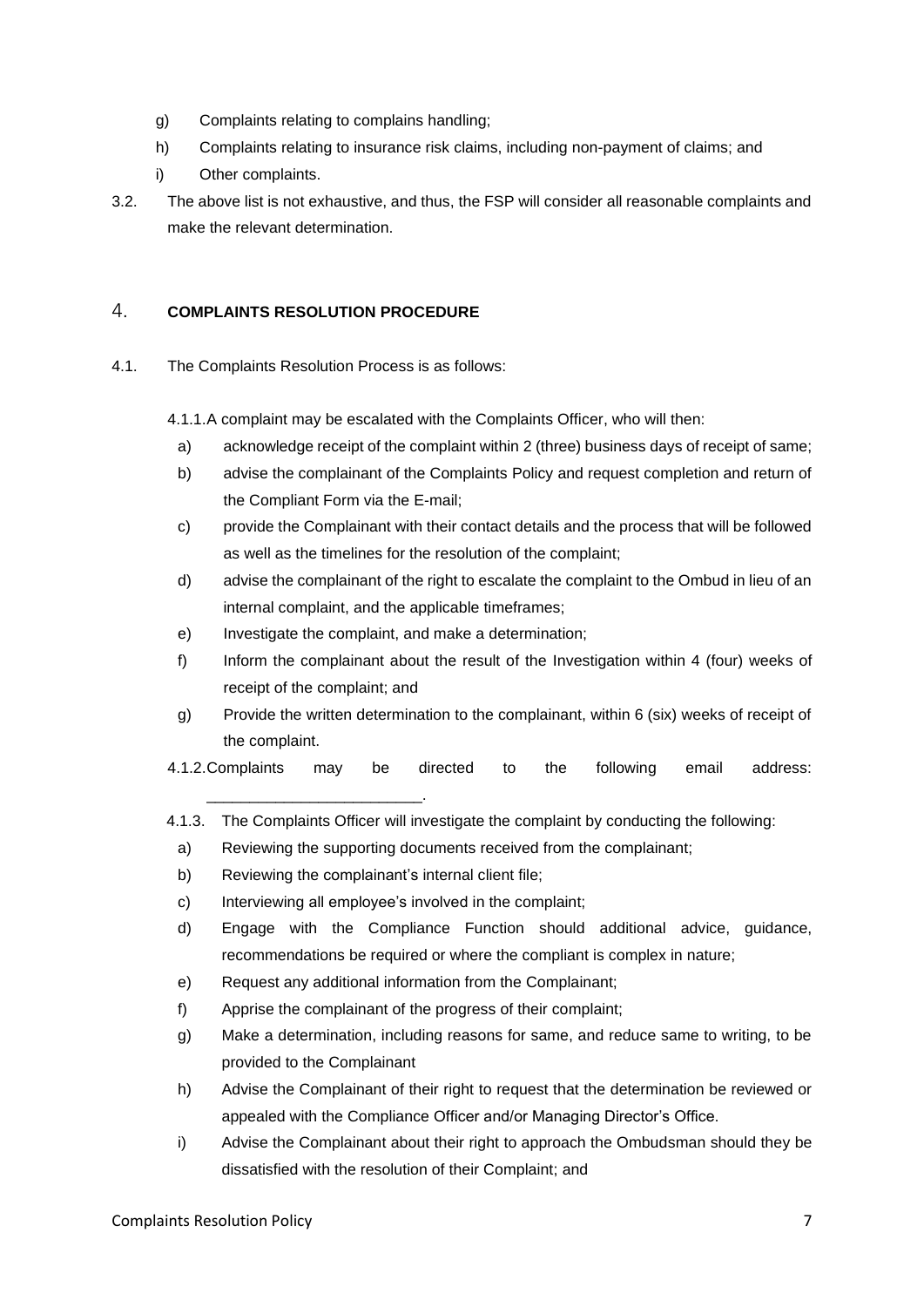j) Where compensation has advised per the determination, inform the client of the timelines for payment of same.

#### 5. **THE RESPONSIBILITIES OF THE COMPLAINANT**

- 5.1. The complainant is responsible for:
	- a) Providing all the pertinent information as required on the Complaint Form.
	- b) Reading and understanding the process provided for in this Policy; and
	- c) Co-operating with requests by the Complaints Officer for further information pertaining to the complaint.

#### 6. **COMPLAINTS RELATED CONTACT DETAILS**

6.1. **The Complaints Mailbox** - [complaints@maksure.co.za](mailto:complaints@maksure.co.za)

#### 6.2. **The FSP's details:**

- a) Tel: 011 805 0086
- b) Address: Maksure Place, Block 3 Waterfall Point, Cnr Waterfall & Woodmead Drive Waterfall City, 2090
- c) Website: www.maksure.co.za

#### 6.3. **The Complaints Officers details:**

#### **Lethubuhle Ncube**

- a) Tel: 011 805 0086
- b) Address: Maksure Place, Block 3 Waterfall Point, Cnr Waterfall & Woodmead Drive Waterfall City, 2090
- c) E-mail: [complaints@maksure.co.za](mailto:complaints@maksure.co.za)

#### 6.4. **Short-Term Insurance Ombudsman:**

| a) | Tel:     | 011 726 8900                        |
|----|----------|-------------------------------------|
| b) | Fax:     | 011 726 5501                        |
| c) | E-mail:  | info@osti.co.za                     |
| d) | Website: | www.osti.co.za                      |
| e) | P O Box: | 32334 Braamfontein,                 |
|    |          | 2017                                |
| f) |          | Physical Address: 1 Sturdee Avenue, |
|    |          | 1st floor.                          |

rioor, Block A,

Rosebank,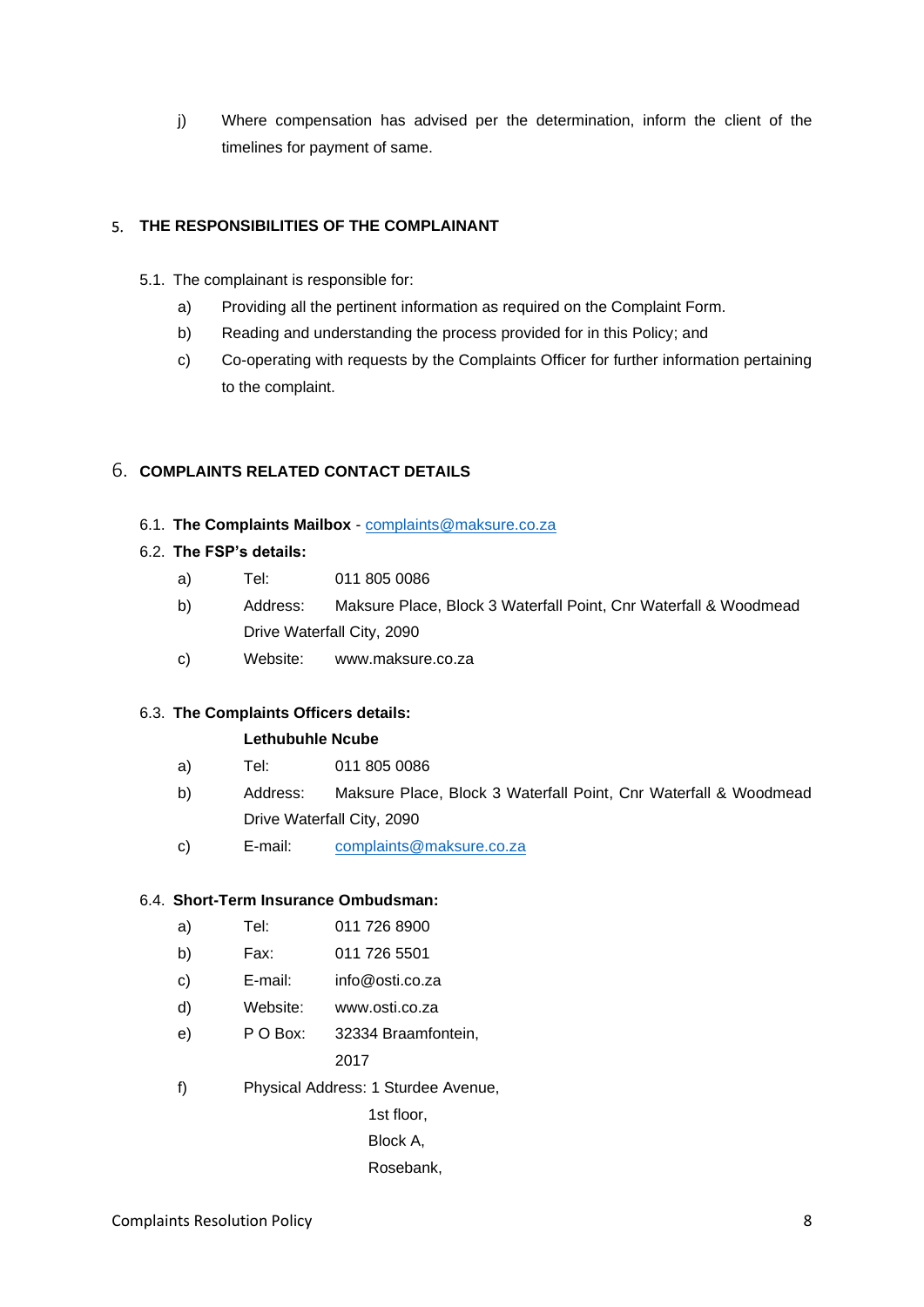# Johannesburg,

2196

#### 6.5. **Long – Term Insurance Ombudsman:**

- a) Tel: 0860 103 236
- b) E-mail: info@ombud.co.za
- c) Website: www.ombud.co.za
- d) Physical address: 3rd floor,

 Sunclare Building, 21 Dreyer Street,

Claremont,

Cape Town,

7700.

#### 6.6. **Insurance Ombudsman**

| a)           | Tel:     | 0850 103 236                  |
|--------------|----------|-------------------------------|
| $\mathsf{b}$ | Fax:     | 086 589 0696                  |
| C)           | E-mail:  | info@insuranceombudsman.co.za |
| d)           | Website: | www.insuranceombudsman.co.za  |

# 6.7. **FAIS Ombudsman:**

| a)           | Tel:    | 012 762 5000                                |
|--------------|---------|---------------------------------------------|
| b)           | E-mail: | info@faisombud.co.za                        |
| $\mathbf{c}$ |         | Website: www.faisombud.co.za                |
| d)           |         | Postal address: P.O. Box 74571,             |
|              |         | Lynnwood Ridge,                             |
|              |         | 0040                                        |
| e)           |         | Physical address: Kasteel Park Office Park, |
|              |         | Orange Building,                            |
|              |         | 2nd floor,                                  |
|              |         | 546 Jochemus Street,                        |
|              |         | Erasmuskloof,                               |
|              |         | Pretoria,                                   |
|              |         | 0048                                        |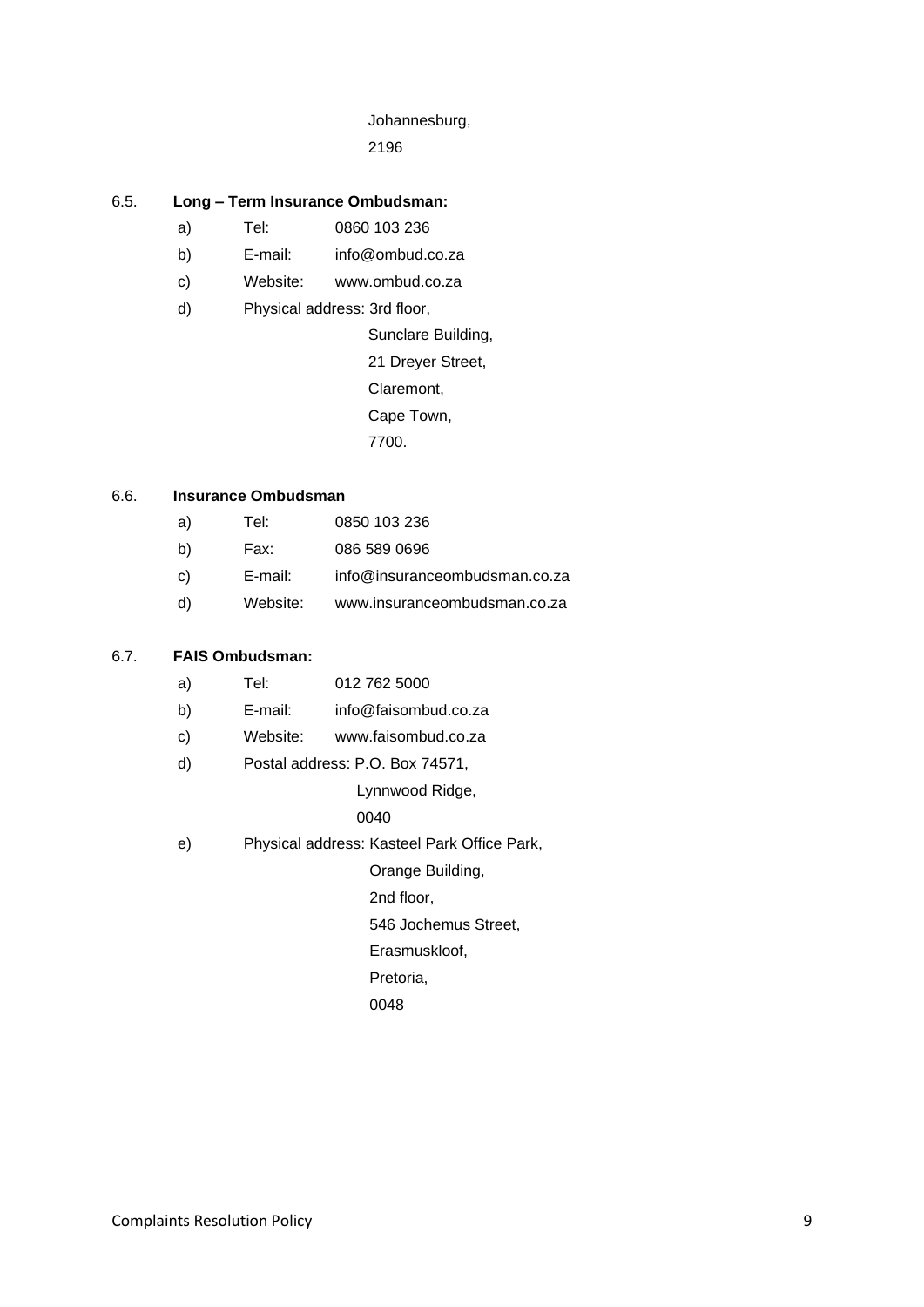# **Complaints Form**

|                      | Cell phone No.: __________________________________Telephone No.: (___) _________________                                                                                                                                                                                                                               |
|----------------------|------------------------------------------------------------------------------------------------------------------------------------------------------------------------------------------------------------------------------------------------------------------------------------------------------------------------|
|                      |                                                                                                                                                                                                                                                                                                                        |
|                      | Preferred method of communication: □ Call □ SMS □ E-mail                                                                                                                                                                                                                                                               |
|                      |                                                                                                                                                                                                                                                                                                                        |
|                      |                                                                                                                                                                                                                                                                                                                        |
|                      |                                                                                                                                                                                                                                                                                                                        |
|                      |                                                                                                                                                                                                                                                                                                                        |
|                      |                                                                                                                                                                                                                                                                                                                        |
|                      |                                                                                                                                                                                                                                                                                                                        |
|                      | Have you attached any supporting documents: $\Box$ Yes $\Box$ No?                                                                                                                                                                                                                                                      |
| If yes, kindly list: |                                                                                                                                                                                                                                                                                                                        |
|                      |                                                                                                                                                                                                                                                                                                                        |
|                      |                                                                                                                                                                                                                                                                                                                        |
|                      | $3.$ $\frac{1}{2}$ $\frac{1}{2}$ $\frac{1}{2}$ $\frac{1}{2}$ $\frac{1}{2}$ $\frac{1}{2}$ $\frac{1}{2}$ $\frac{1}{2}$ $\frac{1}{2}$ $\frac{1}{2}$ $\frac{1}{2}$ $\frac{1}{2}$ $\frac{1}{2}$ $\frac{1}{2}$ $\frac{1}{2}$ $\frac{1}{2}$ $\frac{1}{2}$ $\frac{1}{2}$ $\frac{1}{2}$ $\frac{1}{2}$ $\frac{1}{2}$ $\frac{1}{$ |
|                      | 5.                                                                                                                                                                                                                                                                                                                     |
|                      |                                                                                                                                                                                                                                                                                                                        |

d) Kindly submit this form to: complaints@maksure.co.za or physically deliver it to Maksure Place, Block 3 Waterfall Point, Cnr Waterfall & Woodmead Drive Waterfall City, 2090. Attention: Lethubuhle Ncube.